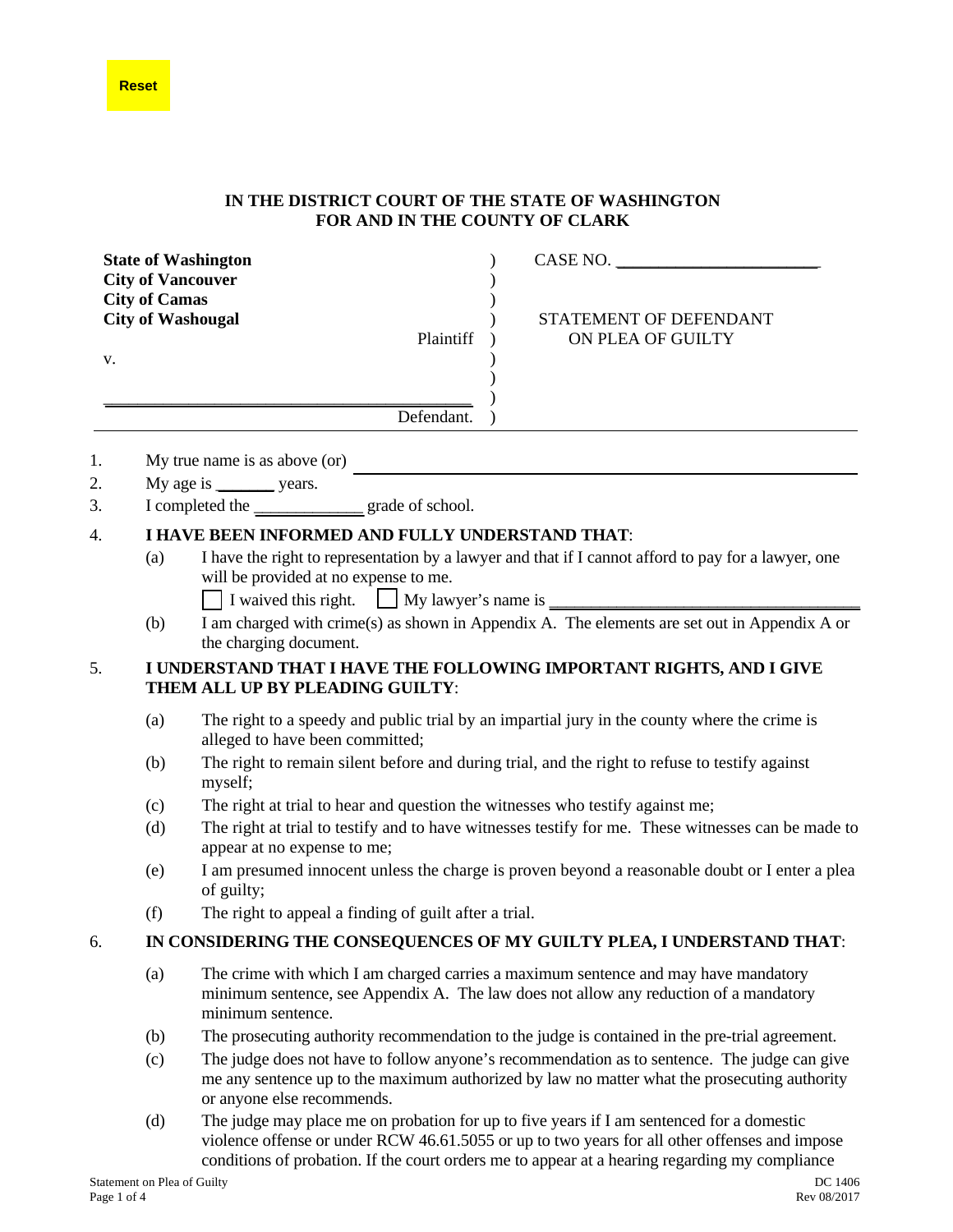with probation and I fail to attend the hearing, the term of probation will be tolled until I appear before the court on the record.

- (e) The judge may require me to pay costs, fees and assessments authorized by law. The judge may also order me to make restitution to any victims who lost money or property as a result of crimes I committed. The maximum amount of restitution is double the amount of the loss of all victims or double the amount of my gain.
- (f) If I am not a citizen of the United States, a plea of guilty to an offense punishable as a crime under state law is grounds for deportation, exclusion from admission to the United States, or denial of naturalization pursuant to the laws of the United States.
- (g) If you are on probation, parole or any type of similar supervision for any crime, a plea of guilty could be a violation of that case/those cases.
- (h) My right to appeal is limited.

## **NOTIFICATION RELATING TO SPECIFIC CRIMES:**.

- $\Box$  (i) If this crime involves a sexual offense, prostitution, or a drug offense associated with hypodermic needles, I will be required to undergo testing for the human immunodeficiency (AIDS) virus. The crime of prostitution, indecent exposure, permitting prostitution and patronizing a prostitute has a mandatory assessment pursuant to RCW 9A.88.120. The court may reduce up to two-thirds of this assessment if the court finds that I am not able to pay the assessment.
- $\Box$  (j) If this crime involves patronizing a prostitute, a condition of my sentence will be that I not be subsequently arrested for patronizing a prostitute or commercial sexual abuse of a minor. The court will impose crime-related geographical restrictions on me, unless the court finds they are not feasible. If this is my first offense, the court will order me to attend a program designed to educate me about the negative costs of prostitution.
- $\Box$  (k) If required by law, this plea of guilty will result in suspension or revocation of my driving license or privilege by the Department of Licensing. This period may not include suspension or revocation based on other matters. DOL may impose a longer period of suspension or revocation based upon my record of conviction
- $\Box$  (l) I understand that RCW 46.20.265 requires that my driver's license be revoked if (a) the current offense is a violation under RCW chapter 69.41 [Legend drug], 69.50 [VUCSA], or 69.52 [Imitation drugs], and I was under the age of 21 at the time of the offense **OR** (b) the current offense is a violation under RCW 9.41.040 (unlawful possession of firearm), and I was under the age of 18 at the time of the offense **OR** (c) the current offense is a violation under RCW chapter 66.44 [alcohol], and I was under the age of 18 at the time of the offense, **AND** if (a), (b), or (c) applies, the court finds that I previously committed an offense while armed with a firearm, an unlawful possession of a firearm offense, or an offense in violation of chapter 66.44, 69.41, 69.50, or 69.52 RCW.
- $\Box$  (m) If I am convicted under RCW 26.50.110, for a violation of a domestic violence protection order issued under chapter 26.50 RCW, the court shall impose a mandatory fine of \$15. RCW 26.50.110.
- $\Box$  (n) If required by law, I may not possess, own, or have under my control any firearm unless my right to do so is restored by a superior court in Washington State, and by a federal court.I understand I must immediately surrender any concealed pistol license. RCW 9.41.040.
- $\Box$  (o) If this crime involves violation of Title 77 RCW, the Department of Fish and Wildlife may, and in some cases shall, suspend or revoke my privileges under Fish and Wildlife licensing.
- $\Box$  (p) This plea of guilty is considered a conviction under RCW 46.25.010 and I will be disqualified from driving a commercial motor vehicle. RCW 46.25.090. I am required to notify the Department of Licensing and my employer of this guilty plea within 30 days after the judge signs this document. RCW 46.25.030.
- $\Box$  (q) If this crime involves a drug offense, my eligibility for state and federal education benefits will be affected. 20 U.S.C. § 1091(r).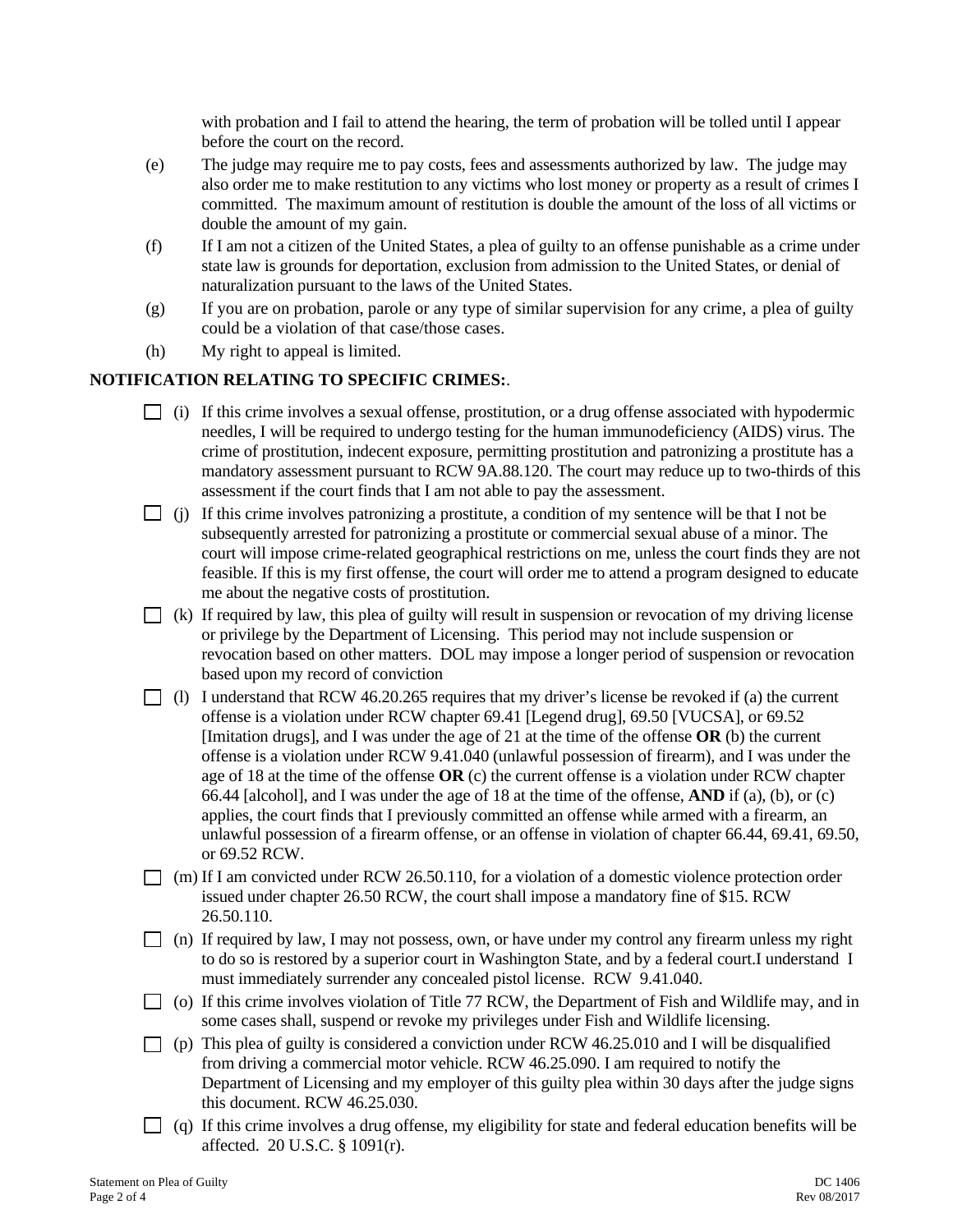- $\Box$  (r) If this case involves driving while under the influence of alcohol and/or being in actual physical control of a vehicle while under the influence of alcohol and/or drugs, I have been informed and understand that I will be subject to the penalties described in the "DUI" Attachment.
- $\Box$  (s) If this crime involves sexual misconduct with a minor II degree, communication with a minor for immoral purposes, or attempt, solicitation or conspiracy to commit a sex offense, or a kidnapping offense involving a minor, as defined in RCW 9A.44.130, I will be required to register with the county sheriff as a Sex Offender.
- $\Box$  (t) If this case involves reckless driving and the original charge was driving while under the influence of alcohol and/or being in actual physical control of a vehicle while under the influence of alcohol and/or drugs and I have one or more prior offenses, as defined in RCW 46.61.5055(14), within 7 years; or if the original charge was vehicular homicide (RCW 46.61.520) or vehicular assault (RCW 46.61.522) committed while under the influence of intoxicating liquor or any drug, I have been informed and understand that I will be subject to the penalties for Reckless Driving described in the "DUI" Attachment or the "Washington State Misdemeanor DUI Sentencing Attachment."
- $\Box$  (u) If this case involves negligent driving in the first degree, and I have one or more prior offenses, as defined in RCW 46.61.5055(14), within 7 years, I have been informed and understand that I will be subject to the penalties for Negligent Driving – 1st Degree described in the "DUI" Attachment or the "Washington State Misdemeanor DUI Sentencing Attachment."
- $\Box$  (v) If this case involves a conviction for operating a vehicle without an ignition interlock device under RCW 46.20.740, then my sentence will run consecutive to any sentences imposed under RCW 46.20.750, 46.61.502, 64.61.504, or 46.61.5055. RCW 46.20.740(3)
- $\Box$  (w) If this case involves a conviction for tampering with or circumventing an ignition interlock device under RCW 46.20.750, then my sentence will run consecutive to any sentences imposed under RCW 46.20.740(3), 46.61.502, 64.61.504, 46.61.5055, 46.61.520(1) or 46.61.522(1)(b).
- $\Box$  (x) Pursuant to RCW 43.43.754, if this crime is an offense which requires sex or kidnapping offender registration, or is one of the following offenses: assault in the fourth degree where domestic violence was pleaded and proved, assault in the fourth degree with sexual motivation, communication with a minor for immoral purposes, custodial sexual misconduct in the second degree, failure to register, harassment, patronizing a prostitute, sexual misconduct with a minor in the second degree, stalking, or violation of a sexual assault protection order granted under chapter 7.90 RCW, I will be required to have a biological sample collected for purposes of DNA identification analysis, unless it is established that the Washington State Patrol crime laboratory already has a sample from me for a qualifying offense.
- (y) *Travel Restrictions:* I understand that I will be required to contact my probation officer, to request permission to travel or transfer to another state if I am placed on probation for one year or more and this crime involves: (i) an offense in which a person has incurred direct or threatened physical or psychological harm; (ii) an offense that involves the use or possession of a firearm; (iii) a second or subsequent misdemeanor offense of driving while impaired by drugs or alcohol; (iv) a sexual offense that requires the offender to register as a sex offender in the sending state. I understand that I will be required to pay an application fee with my travel or transfer request.
- (z) The crime charged in Count(s)  $\qquad \qquad$  is/are Domestic Violence offense(s) as that term is defined in RCW 10.99.020.
- 7. I plead guilty to the crime(s) of

as charged in the

complaint(s) or citation(s) and notice. I have received a copy of that complaint or citation and notice.

 The complaint or citation and notice was orally amended and I waive filing of a written amended complaint or citation notice.

 $\overline{a}$  $\overline{a}$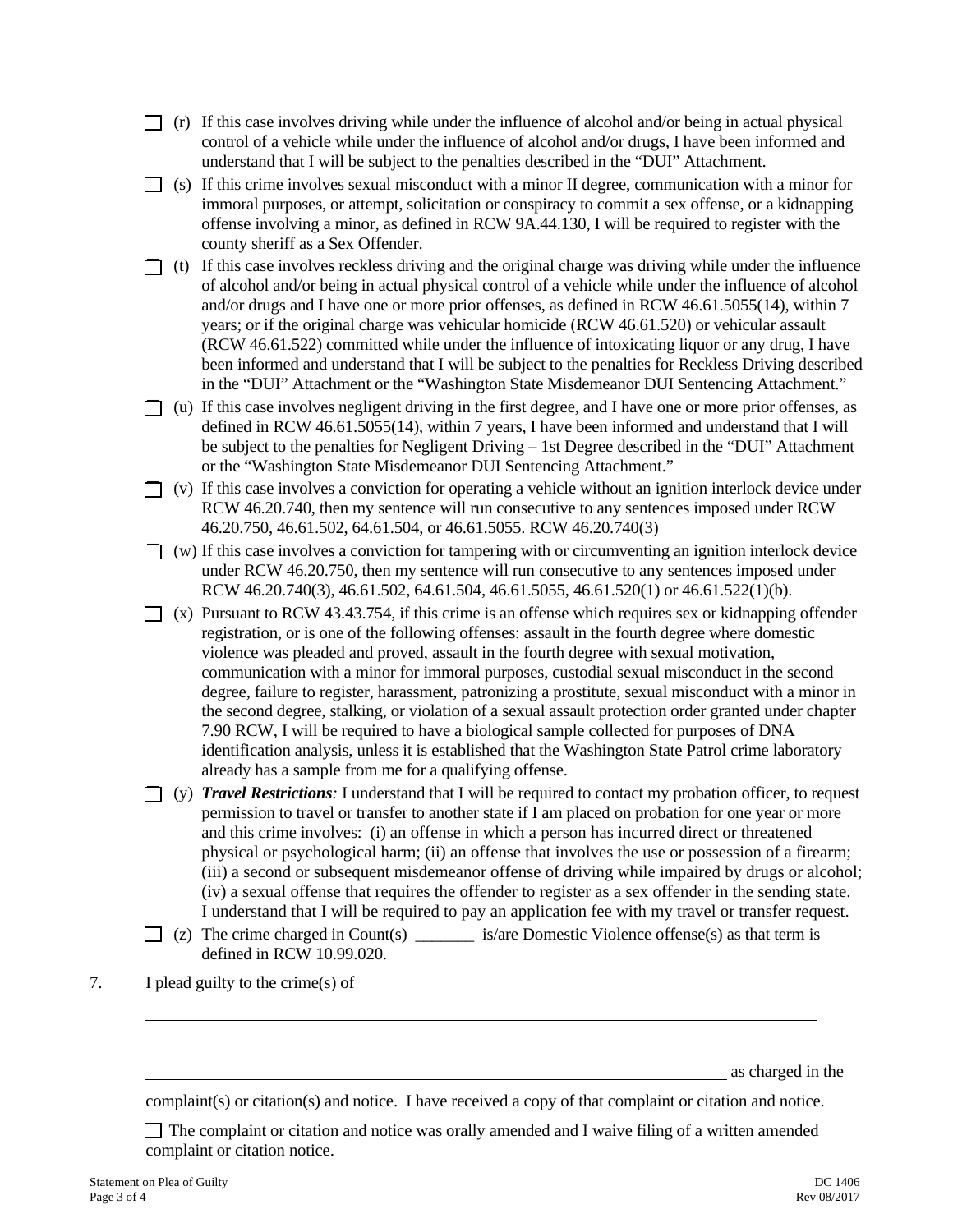- 8. I make this plea freely and voluntarily.
- 9. No one has threatened harm of any kind to me or to any other person to cause me to make this plea.
- 10. No person has made promises of any kind to cause me to enter this plea except as set forth in this statement.
- 11. *Statement of Facts*: The judge has asked me to state in my own words what I did that makes me guilty of the crime(s). Appendix "A" is an accurate account. In addition, I would like to add:

Statement of Facts continued on page 5

12. MY LAWYER (UNLESS I HAVE WAIVED MY RIGHT TO ONE) HAS EXPLAINED TO ME, AND WE HAVE FULLY DISCUSSED, ALL OF THE ABOVE PARAGRAPHS. I UNDERSTAND THEM ALL. I HAVE BEEN GIVEN A COPY OF THIS "STATEMENT OF DEFENDANT ON PLEA OF GUILTY." I HAVE NO FURTHER QUESTIONS TO ASK THE JUDGE.

| Date:       |            | May 1, 2020                                                                                                                     |                                       |                                                                                                                                                                                                    |                                                                                                                                            |  |  |
|-------------|------------|---------------------------------------------------------------------------------------------------------------------------------|---------------------------------------|----------------------------------------------------------------------------------------------------------------------------------------------------------------------------------------------------|--------------------------------------------------------------------------------------------------------------------------------------------|--|--|
|             |            |                                                                                                                                 |                                       | Defendant                                                                                                                                                                                          |                                                                                                                                            |  |  |
|             | statement. |                                                                                                                                 |                                       | I have read and discussed this statement with the defendant and<br>believe that the defendant is competent and fully understands the                                                               |                                                                                                                                            |  |  |
|             |            | Prosecuting Authority                                                                                                           | WSBA No                               | Defendant's Lawyer                                                                                                                                                                                 | WSBA No.                                                                                                                                   |  |  |
|             |            |                                                                                                                                 |                                       | The foregoing statement was signed by the defendant in open court in the presence of the defendant's lawyer and the<br>undersigned judge. The defendant asserted that (check the appropriate box): |                                                                                                                                            |  |  |
|             | (a)        |                                                                                                                                 | The defendant had previously read; or |                                                                                                                                                                                                    |                                                                                                                                            |  |  |
|             | (b)        | The defendant's lawyer had previously read to him or her; or                                                                    |                                       |                                                                                                                                                                                                    |                                                                                                                                            |  |  |
|             | (c)        | An interpreter had previously read to the defendant the entire statement above and that the defendant understood it<br>in full. |                                       |                                                                                                                                                                                                    |                                                                                                                                            |  |  |
|             |            |                                                                                                                                 |                                       | and the consequences of the plea. There is a factual basis for the plea. The defendant is guilty as charged.                                                                                       | I find the defendant's plea of guilty to be knowingly, intelligently and voluntarily made. Defendant understands the charges               |  |  |
| Dated:      |            |                                                                                                                                 |                                       | Judge of the District Court, Dept No<br><u>Commissioner</u>                                                                                                                                        |                                                                                                                                            |  |  |
|             |            |                                                                                                                                 |                                       | Interpreter Declaration: I am a certified interpreter or have been found otherwise qualified by the court to interpret in the                                                                      | language, which the defendant understands, and I have translated this document for the defendant from                                      |  |  |
|             |            |                                                                                                                                 |                                       | document. I certify under penalty of perjury under the laws of the state of Washington that the foregoing is true and correct.                                                                     | English into that language. The defendant has acknowledged his or her understanding of both the translation and the subject matter of this |  |  |
|             |            |                                                                                                                                 |                                       | Signed at $\text{(city)}$ (state) no $\text{(date)}$ , $\text{on (date)}$                                                                                                                          |                                                                                                                                            |  |  |
| Interpreter |            |                                                                                                                                 |                                       | <b>Print Name</b>                                                                                                                                                                                  |                                                                                                                                            |  |  |
|             |            |                                                                                                                                 |                                       |                                                                                                                                                                                                    | DC 1406                                                                                                                                    |  |  |

Statement on Plea of Guilty<br>
Page 4 of 4<br>
Rev 08/2017  $P_{\text{age}}$  4 of 4 Rev 08/2017

.

.